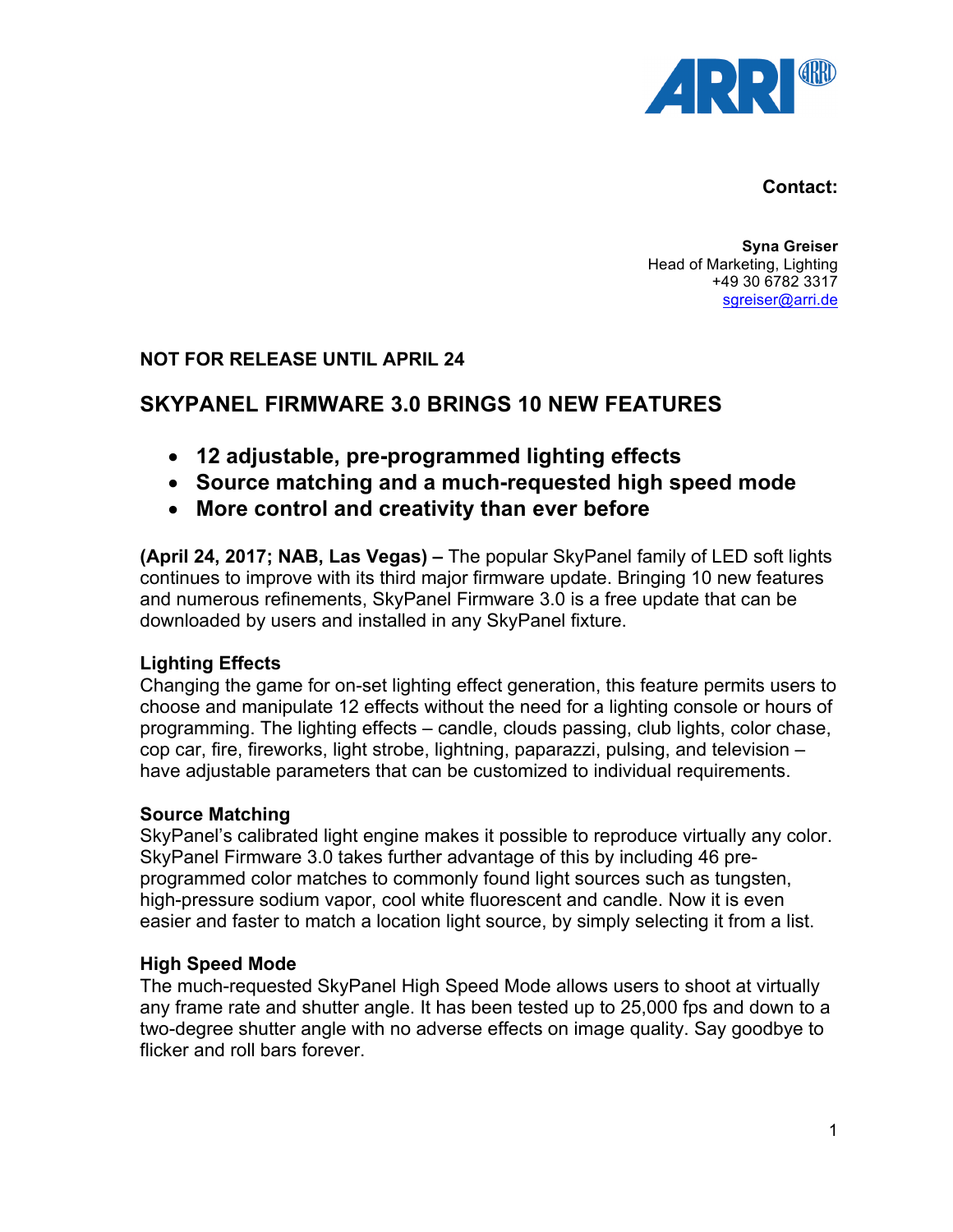

# **sACN Implementation**

Streaming ACN (sACN) is fully implemented in SkyPanel Firmware 3.0. This communication standard allows for many modern lighting consoles to communicate directly with the SkyPanel using Ethernet-based equipment. The SkyPanel is also smart enough to detect whether it is receiving an Art-Net or sACN signal and will adjust accordingly, with no setting changes.

# **More Presets and Preset DMX Channel**

SkyPanel Firmware 3.0 sees the addition of eight factory presets and preset selection via a DMX channel. With a new total of 10 factory presets that include popular color temperatures, HSI values and gel colors, it is now faster and easier to select frequently used colors, even after a factory reset.

# **Onboard RGBW Mode**

SkyPanel users have always been able to control the RGBW LED channels via DMX, but it is now possible to switch to RGBW mode and adjust the different LED color channels directly on the control panel. In addition, these values can be stored as a preset for easy access later.

# **RGBW Calibrated Color Space**

RGBW mode is a great way to generate colors by adjusting the intensity values of each of the four SkyPanel LED channels. There is now a calibrated RGBW mode that will still allows for the adjustment of red, green, blue and white levels, but in a calibrated color space that yields consistent results across SkyPanels.

# **Frequency Selection**

This feature allows fine-tuning of the frequency of the SkyPanel's light output to adjust for slight flicker or roll bars that might occur when shooting at uncommon frame rates or shutter angles. Pick from 10 different frequencies that could reduce or eliminate small amounts of these image anomalies, while maintaining full control over intensity and color tuneability.

# **SkyPanel Web Server**

It is now possible to change all SkyPanel settings using any web browser. Simply connect the SkyPanel to a network via the EtherCon connector and use any browser to access the SkyPanel web server generated by each fixture. Settings can now be adjusted from devices such as a mobile phone, without touching the SkyPanel itself.

# **Enabled Menu**

With so many great features packed into the SkyPanel, it might seem difficult to know which ones are active at any given time. The new enabled menu lists all features in the SkyPanel and their current setting. With a quick glance, users can review and change all settings in one menu.